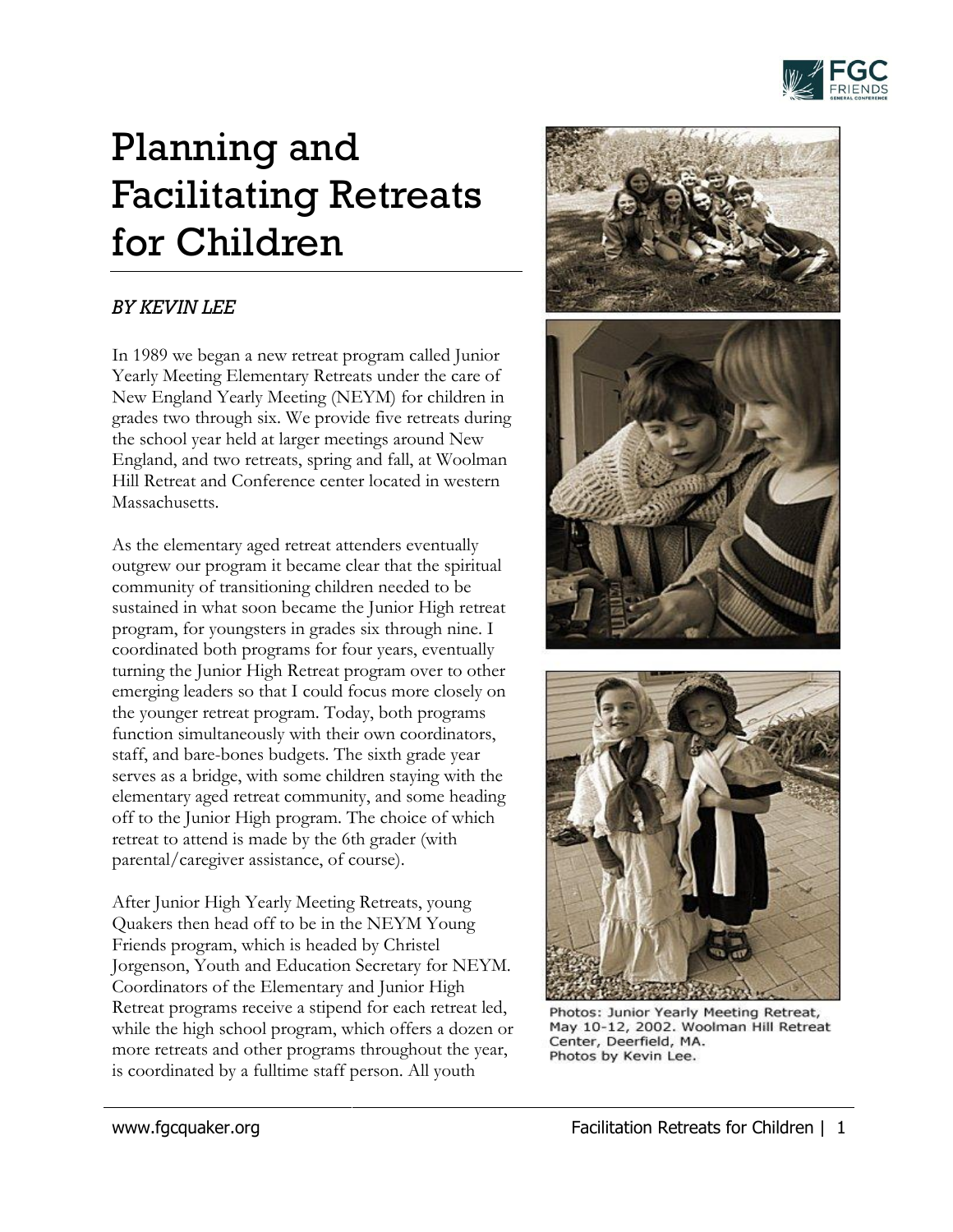

programs, from retreats to annual sessions, receive oversight and support from the Youth Programs Committee of NEYM.

Each of these retreat programs, considered both individually and as a whole, provide wonderful opportunities for children, preadolescents and teens to be in a safe, loving and spiritual community among their peers through virtually all of their school-aged years. (Friends can learn more about our JYM Elementary Retreat program by visiting our website at [www.jymretreats.org\)](http://www.jymretreats.org/)

For certain, the presence and grace of the Holy Spirit makes the way open. Here's what we do to help the process along:

*1. Who's Coming?* It's important to determine what population a particular retreat is for and stick with the age and grade guidelines you create. In New England Yearly Meeting, we've found the grade divisions we have in place to work very well in terms of theme delivery, psychosocial and emotional development.

*2. Staff Development***:** This piece is crucial and requires careful preplanning, oversight and guidance. In NEYM, we use a formal retreat staff application and reference form process. Adults who express an interest in staffing with us must first submit an application. Provided the applicant is suitable, they next must supply three written references on forms we supply before coming on board as staff. In our elementary retreat program we maintain a six-to-one child to staff ratio. Older retreat programs generally can run with wider ratios. Having plenty of staffers on hand though is enormously important. More staff allows for increased personal care of children, reduces staff fatigue, and helps the retreat to run more smoothly.

Most of our staff pool consists of adult parents. We are additionally blessed by a handful of adults who are not parents, but who otherwise have demonstrated and known gifts of working with children. In our program, we're fortunate to be able to say that most of our staffers are with us for several and sometimes all of the retreats we run in any given year. It's also important to keep looking for ways to develop and attract new staff people so that ongoing resource leaders don't burn out. Over time, ongoing staffers develop a sense of their own community and stay in touch with one another through trainings, emails, cards, calls, etc. Again, the net effect of this inner circle of staffers helps to sustain and strengthen the spiritual community that exists during and between retreats.

We employ the use of "staff notebooks" that are used from retreat to retreat. Notebooks are tailored for the various staff positions and are filled with humorous notes, jokes, prayers, list of attenders, thematic support materials for small groups, schedules and related youth worker guidelines. Staff positions are specifically identified with additional support materials for retreat chef, retreat "nurse," (not usually an R.N.), staff coordinator, music ministry, arts and crafts and outside games. Over the years we've found that adults who volunteer their time to serve on staff function better if they know what is expected of them and have the resources available that they will need.

*3. Retreat Location:* Location is everything! We've held retreats in medium sized and larger meetinghouses and at retreat centers. Look for locations that have adequate breakout spaces for both large and small group activities. Think rain, or foul weather, and how a potential location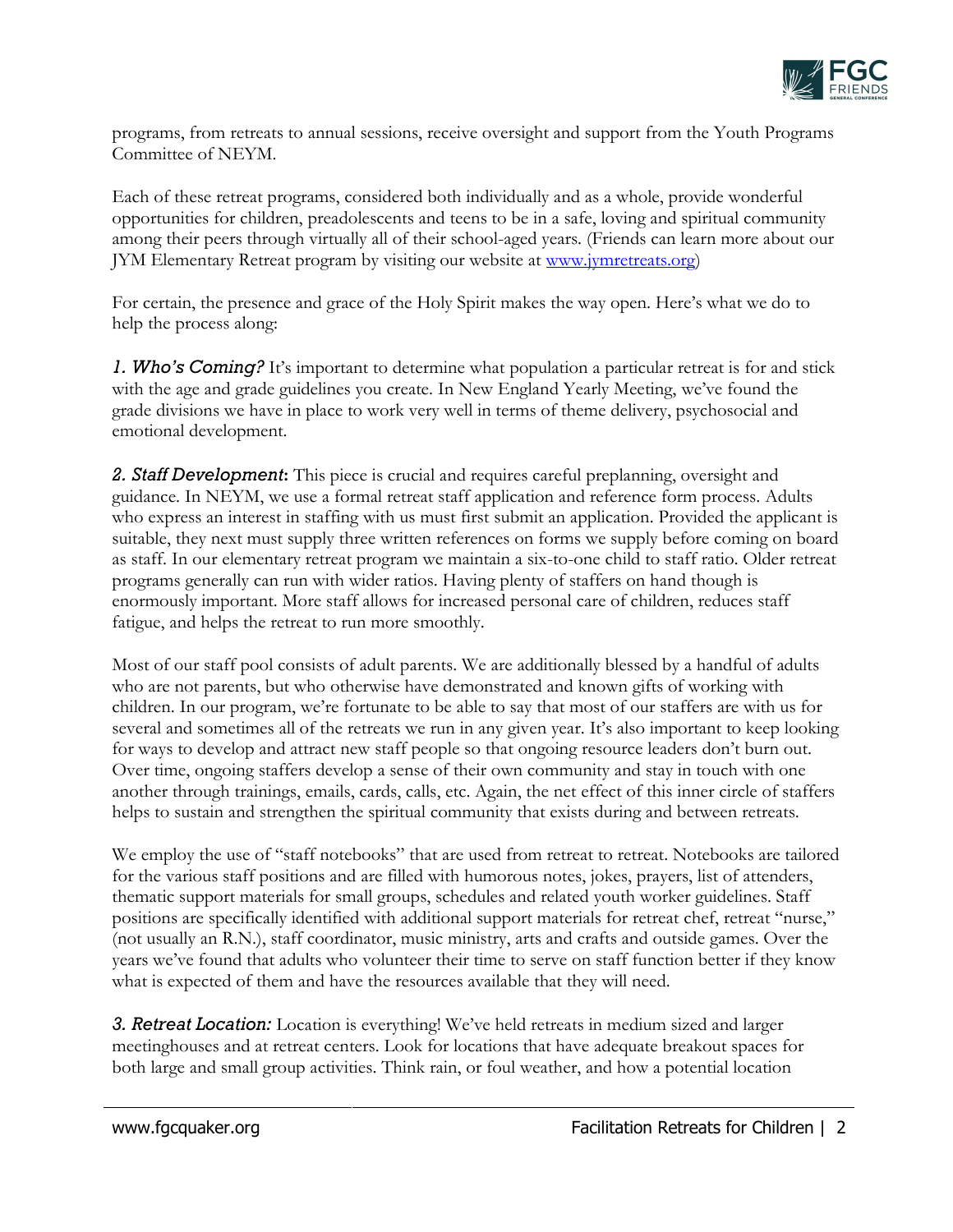

would work under these circumstances! Structures, whether sizable meetinghouses or conference centers have a certain "feel" to them. Some locations just seem to consistently work out better, and this may not necessarily be due to such factors as size and amenities.

How's the kitchen? Is there an adequate stove available with working oven and counter space for preparing large amounts of food? Are smoke detectors installed and working? When considering outside spaces, be aware of available unobstructed space for play and running. Where's the traffic, and does it pose a hazard to young people? Also, it's important to be mindful of the physical location of the retreat. Rural settings require an awareness of natural hazards such as poison ivy, barbed wire, cliffs, etc. Urban retreat locations necessitate attention to security issues, preventing intrusion and the like. Because our program ministers to younger children, our policy calls for staffers to be stationed outside whenever children are out of doors.

*4. Theme and Program Development:* Establishing a theme for each retreat creates an opportunity to learn and explore new topics. Our themes are selected a year in advance and reflect or touch upon in some way our yearly meeting's book of Faith and Practice, Scripture and other spiritual teachings. Over the years we've found that certain themes attract and encourage participation and leadership of staffers who are gifted in areas related to an upcoming theme. Themes run the gamut from peace and social justice issues, our relationship with the Spirit, environmental subjects, to playful and whimsical topics as well. Variety and balance here are key.

*5. Getting the Word Out***:** All of the materials we use are available online or as hard copy. Ninety five percent of all of our advance fliers, first timer information, health and safety forms and retreat sign-ups are done through our website. Each year our utilization of the Internet saves enormous amounts of paper, time and money that would otherwise be spent on printing and postage.

Fliers for each retreat (whether online or printed) introduce the theme to be explored, the retreat location (with directions!), staff who will be present and applicable contact numbers, etc. Children who are coming to their first retreat receive a special welcoming note the week before. Parents also receive extensive "First-Timer Info" that answers many of their questions. Posting fliers annually in monthly meetings and getting listed in our yearly meeting's quarterly newsletter also help to spread the word. Once a program has been up and running for awhile, the very best promotion comes informally, child to child, parent to parent.

Maintenance of health and safety forms, which must be completed and be on file prior to a child's first retreat and updated before each subsequent retreat, is especially important. The forms contain info on possible allergies (including foods, bugs, plants, meds, etc.) what medications are being taken, emergency contact numbers, health insurance info and emergency sign-offs.

*6. Retreat Schedules and Timelines:* Some years ago one of the children on retreat, with wristwatch firmly in place, checked our posted schedule and announced in all seriousness, "I've checked the schedule, and it looks like we're running 45 minutes late!" It's also not uncommon for younger children to ask, usually sometime late Saturday afternoon, "what day is it?" The point is maintaining a schedule and keeping it posted helps to keep both children and staffers orientated with what's supposed to be happening at any given time. We post everything, from approximate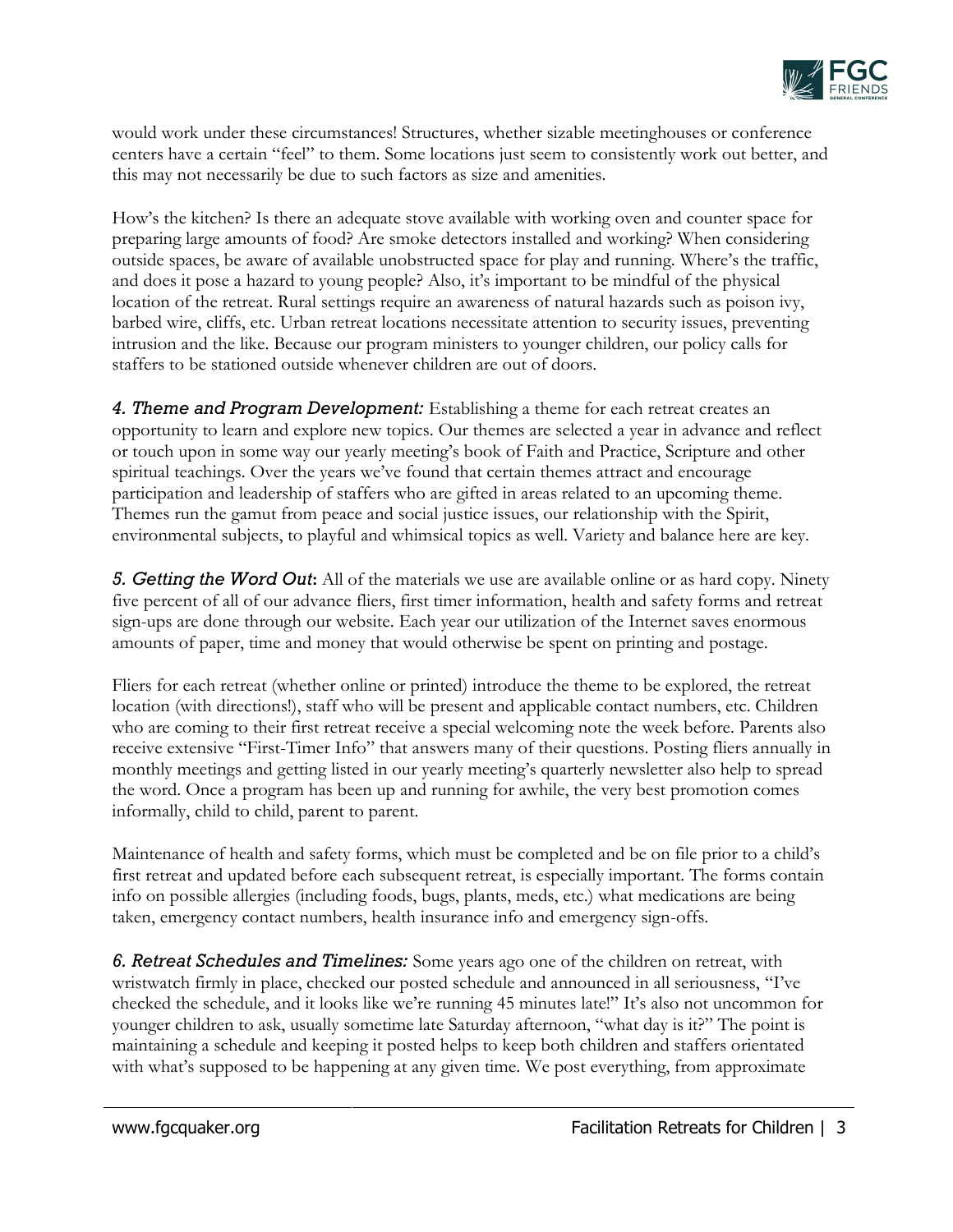

wakeup and mealtimes, cleanup, discussion groups, outside games, free times, to when quiet hour will be happening.

A typical retreat weekend begins with sign-in on Friday starting at 5:30 PM and concludes by 1:00 PM on Sunday. Friday evening mainly involves getting children settled in, fed, sharing whole community introductions, announcements, games, free time, enjoying dessert and bedtime followed by staff meeting. On Saturday morning following breakfast and cleanup, we begin small groups, play games, have free-time and do arts and crafts, etc. On Saturday afternoon we finish our final two small groups, have time for outside games and/or free-time, followed by "quiet hour" for all from about 3:00–4:00 PM. (Quiet hour gives the whole community "permission" to crash for naps, reading or writing, so long as quiet is maintained for one solid, blessed hour!) On Saturday evening, we usually have some kind of planned music program or talent show. Sunday morning following breakfast and cleanup, we discuss upcoming retreats, thank our staff, do "lost and found," and prepare to join the host meeting for meeting for worship. (And yes, all our children remain in meeting for worship for the hour!) Following lunch and cleanup, children leave with their parents by 1:00 PM, and staff pack up and leave by 2:30 PM or so.

*7. Group Dynamics, etc.:* Everyone, including staff, wears nametags throughout the weekend for obvious reasons. Wearing nametags also allows us to celebrate birthdays (with stickers!) and identify who's in what small group using colored dots. Most importantly, when people arrive after traveling long distances to get to an unfamiliar location, it's human nature to appreciate seeing your name on a nametag ready to be clipped on! Avoid using pins when selecting nametags for children. We no longer use the "shoelace" strings either, which can become "rope-burn" and choking hazards for running, tree climbing children. Gimp works well, as do colorful and cheap plastic snaps like the ones used on inexpensive key chains. These considerations are less significant for junior and high schoolers. These young Quakers typically resist nametags altogether! When they're asked to use them, look for them dragging near the floor or buried under two pounds of fabric!

Retreat themes are explored in small groups that meet three or four times during the weekend. We've found it much easier to establish small group composition before the retreat begins, being careful to balance gender and ages. Siblings usually like being in different groups and separating known cliques is always advisable! Small group clusters provide for a change in group dynamics that children really enjoy. Youngsters stay in their same small group and rotate to new topics and new staff leaders throughout the course of the weekend. We also try to vary mediums and activity levels from one small group to the next, using recorded music, clay, painting, movement, etc.

*8. What's For Supper?* In our program, we call our beloved chef, Wendyl Ross, (also a professional chef in real life) the Supreme Kitchen Goddess! Why? Because when nutritious and tasty food is created and presented with love, everything else about the retreat weekend just seems to go more smoothly! And while it's important to be able to meet everyone's dietary needs, including meatless and vegan, spaghetti and garlic bread, salads, sandwiches and PBJ never disappoint, either. Be sure to offer lots of liquids, fruits and light snacks between meals as well.

*9. Expenses and Fees***:** So that we can provide enjoyable meals, purchase necessary supplies and cover stipends and administrative overhead expenses, we charge \$45.00 per child for the weekend.